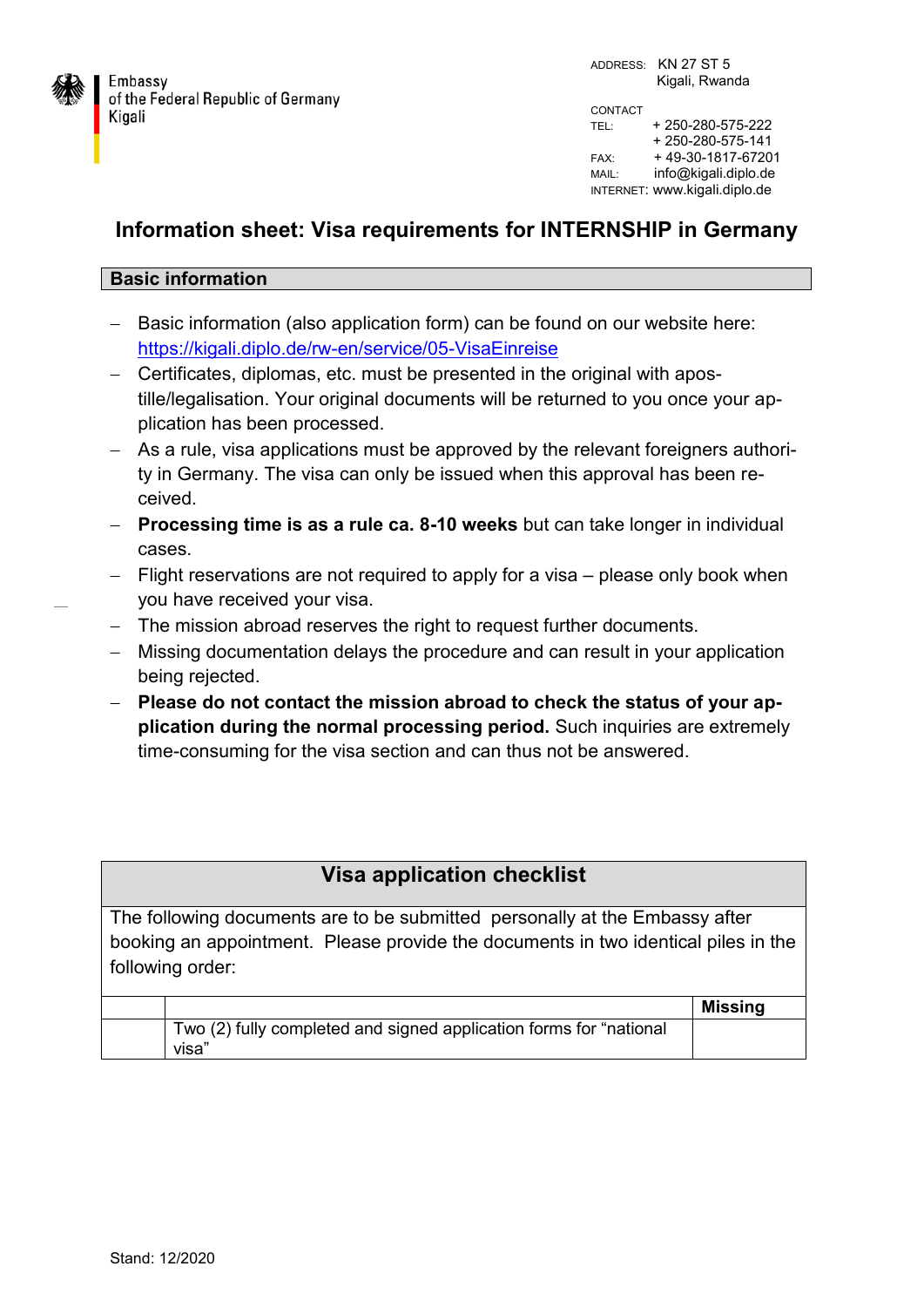|     | Where applicable, two (2) declarations fully completed and signed regarding con-                                           |  |
|-----|----------------------------------------------------------------------------------------------------------------------------|--|
|     | tact details and power of attorney                                                                                         |  |
|     | Two (2) recent biometric passport photos (see specimen photos)                                                             |  |
|     | Valid passport (personally signed, valid for at least 6 months and with at least two<br>(2) completely empty pages)        |  |
|     | Two (2) uncertified copies of the data page of your valid passport                                                         |  |
|     | Internship contract with German employer (including: salary, duration, program,                                            |  |
|     | working hours) (original and two (2) copies)                                                                               |  |
|     | For the EU internship, you must submit a hosting agreement from the German                                                 |  |
|     | company, with details on the description of the internship program with educational                                        |  |
|     | objective and learning components, duration, supervision, working hours, legal rela-                                       |  |
|     | tionship and cost coverage for up to six months after the end of the internship                                            |  |
|     | agreement (e.g. for the foreigner's subsistence during an unauthorized stay in the                                         |  |
|     | federal territory or deportation)<br>University graduates are asked for a job description and justification of the intern- |  |
|     | ship on the part of the company. (two (2) copies)                                                                          |  |
|     | Certificate of the Central Foreign and Professional Placement Office (ZAV) about                                           |  |
|     | the consent to the internship. The German company will obtain this certificate for                                         |  |
|     | you. (original and two (2) copies)                                                                                         |  |
|     | Certificate of your university that the internship is compulsory                                                           |  |
|     | (Fachpraktikum) (original and two (2) copies)                                                                              |  |
|     | Curriculum vitae with one (1) extra copy                                                                                   |  |
|     | Letter of motivation (why do you want to do the internship in Germany?)                                                    |  |
|     | with one (1) extra copy                                                                                                    |  |
|     | School leaving certificates/academic certificates (O-level/A-level) (original and<br>two (2) copies)                       |  |
|     |                                                                                                                            |  |
|     |                                                                                                                            |  |
|     | Professional experience (if applicable)                                                                                    |  |
|     | Proof of accommodation in Germany (two (2) copies)                                                                         |  |
|     | Proof of adequate financial means (original and two (2) copies)                                                            |  |
|     | Financing                                                                                                                  |  |
|     | To stay in Germany the applicant must have at their disposal at least 861 $\epsilon$ per                                   |  |
|     | month. Proof must be submitted with the application of financial means for at least                                        |  |
|     | one year, that is at least 10,332 $\epsilon$ (for example, in the form of a blocked account or                             |  |
|     | a formal undertaking by a third person living in Germany or another Schengen                                               |  |
|     | Country or to cover all costs "Verpflichtungserklärung").                                                                  |  |
|     | Or a proof of regular income in Rwanda (employment contract, pay slips and bank                                            |  |
|     | statements of 3 last months, social security documents)                                                                    |  |
|     | In the case of financing in the form of a blocked account: Open the blocked account                                        |  |
|     | in good time BEFORE you apply for a visa. When applying for a visa, only the                                               |  |
|     | official confirmation of the opening of the account including information on the                                           |  |
|     | amount paid in and the amount available per month will be accepted. A confirma-                                            |  |
|     | tion which does not include this information is not sufficient.                                                            |  |
|     | Proof of adequate health insurance cover (medical and travel insurance) (original                                          |  |
|     | and two (2) copies)                                                                                                        |  |
|     | Applicant of a nationality other than Rwandan                                                                              |  |
|     | Proof of habitual abode by "residence permit/visa"                                                                         |  |
| Fee | Processing fee of 75 €. Payable cash in RWF.                                                                               |  |